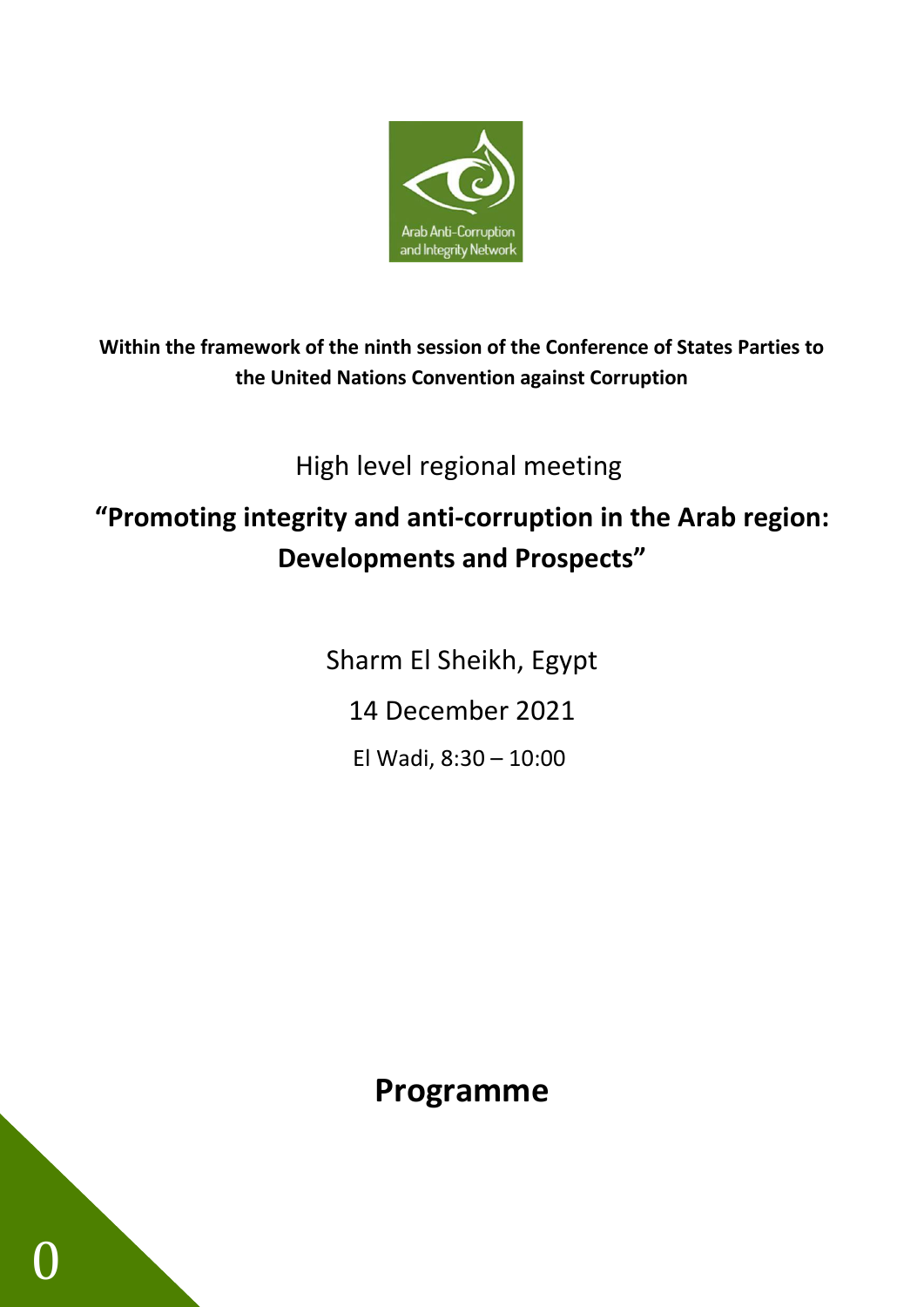### **Overview of the Arab Anti-Corruption and Integrity Network**

The Arab anti-corruption and integrity network (ACINET) is the leading regional mechanism specialized in supporting Arab countries to act against corruption in accordance with their national priorities and building on related international and regional standards. ACINET includes 47 ministries and governmental and judicial authorities from 18 Arab countries including Jordan, Bahrain, Algeria, Comoros, Tunisia, Djibouti, Palestine, Saudi Arabia, Sudan, Iraq, Qatar, Kuwait, Lebanon, Libya, Egypt, Morocco, Mauritania and Yemen. It also includes two observer members from Brazil and Malaysia, in addition to a "Non-Governmental Group" composed of active independent organisations from civil society, the private sector, and academia, thus making it the first Arab regional mechanism that is all inclusive, regularly bringing together key stakeholders for consultation and cooperation on matters of joint interest. ACINET works on developing the capacities of its members through training and advisory support. It facilitates the exchange of information among them and their counterparts in the region and the world. It also provides them and other stakeholders with a common platform to regularly review and enrich their anti-corruption policies and strategies. ACINET works with the support of the United Nations Development Programme and other partners. It is currently chaired by the Federal Commission of integrity in the republic of Iraq. For more information kindly visit its website on [www.arabcinet.org.](http://www.arabcinet.org/)

### **Introduction**

The Arab Anti-corruption and Integrity Network (ACINET) is holding a high-level regional meeting for its members participating in the ninth session of the Conference of States Parties (CoSP) to the United Nations Convention against Corruption (UNCAC), which will be hosted by the Arab Republic of Egypt in Sharm El-Sheikh from 13 to 17 December 2021. As has been the practice during the past ten years, the United Nations, in coordination with the host country, provides the opportunity for the network to hold what it deems appropriate activities on the side of the Conference of the States Parties, within the framework of the partnership that has existed between them since the announcement of the establishment of the Network in 2008.

The high-level regional meeting titled "Promoting integrity and anti-corruption in the Arab Region: Developments and Prospects" will be held on Tuesday 14 December 2021, from 8:30 – 10:00 in El Wadi room, with the support of the United Nations Development Program. It will be attended by the heads and representatives of the Governmental Group of the network, including independent anti-corruption commission, relevant ministries, and relevant judicial and oversight bodies, in addition to representatives of the observer